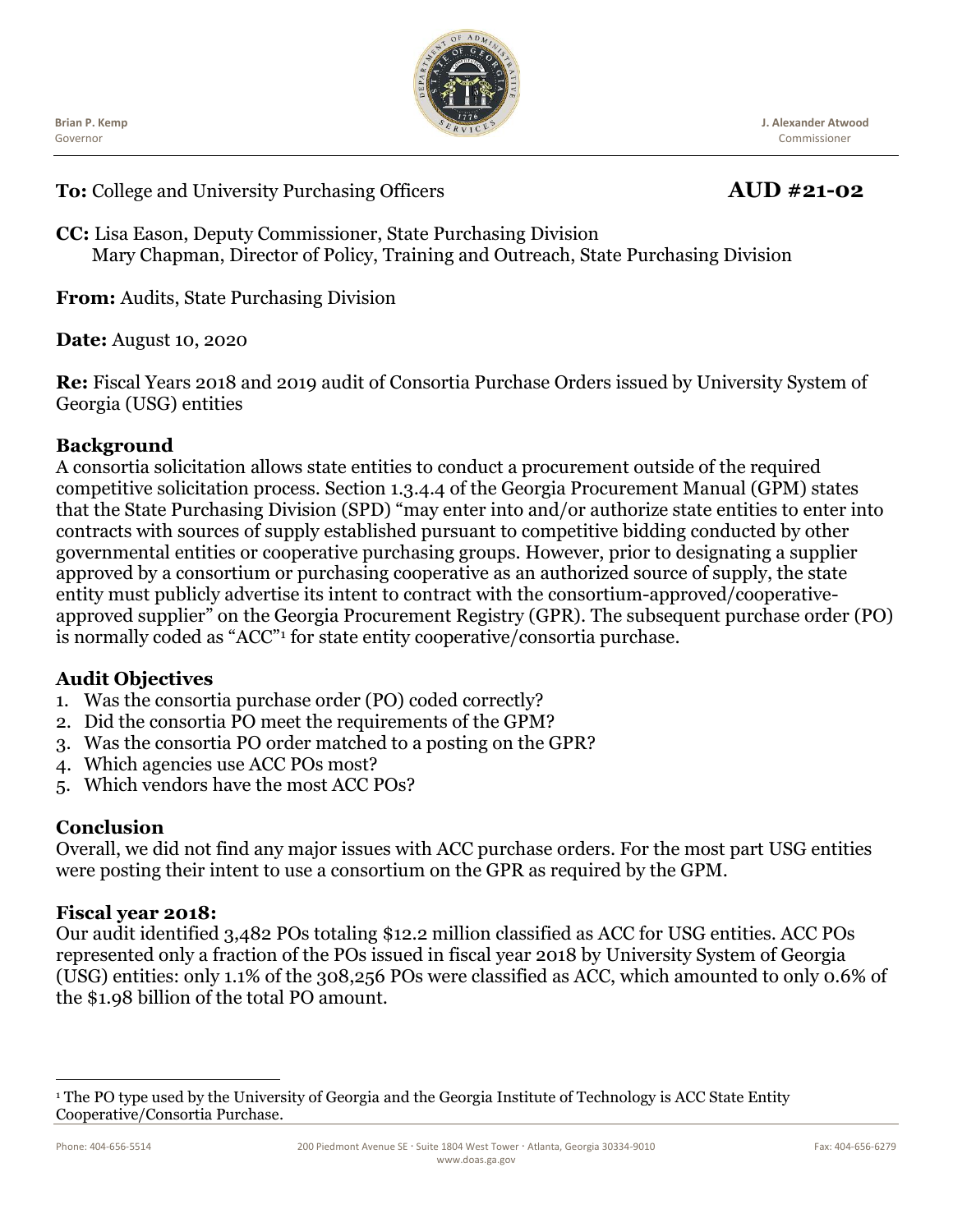Of the 3,482 POs classified as ACC we found:

- 3,179 POs (91%) totaling \$7.9 million required a notice to be posted to the GPR. Of these 3,607: o 3,048 POs (96%) totaling \$7.1 million were traced to a posting (39 different postings) on the GPR.
	- $\circ$  131 POs (4%) totaling \$817,653 did not have a posting.
- 136 POs (4%) totaling \$166,593 were for purchases less than \$25,000, which do not require a posting on the GPR.
- 170 POs (5%) totaling \$4.1 million, were miscoded. Of these 170 POs:
	- o 167 should have been coded as a state entity contract with the purchase type code of "AC"
	- o three should have been coded as an exempt with the purchase type code of "EXM"

Other issues noted in a review of 39 postings to the GPR were the following:

- 1. There was one instance where the Notice of Award (NOA) was posted before the Notice of Intent to Award (NOIA). This was a posting for an award totaling \$145,000.
- 2. There were 13 instances where the required form SPD-A005 Notice of Award (NOA) was not posted to the event on the GPR. These were for awards totaling \$4.6 million.
- 3. There were three instances where the required form SPD-NI007 Notice of Intent to Utilize Consortium or Cooperative Agreement was not posted to the event.
- 4. There were 10 instances where the postings did not use the suggested language from table 1.8 of the GPM.
	- a. In two of these instances the form SPD-NI007 Notice of Intent to Utilize Consortium or Cooperative Agreement was not posted to the event.
	- b. In two of these instances there was no mention of using a consortium in the posting. Both postings listed the procurement as a sole source or sole brand.

In fiscal year 2018, 13 USG entities used the ACC purchase type code. These state entities are shown in **Table 1**.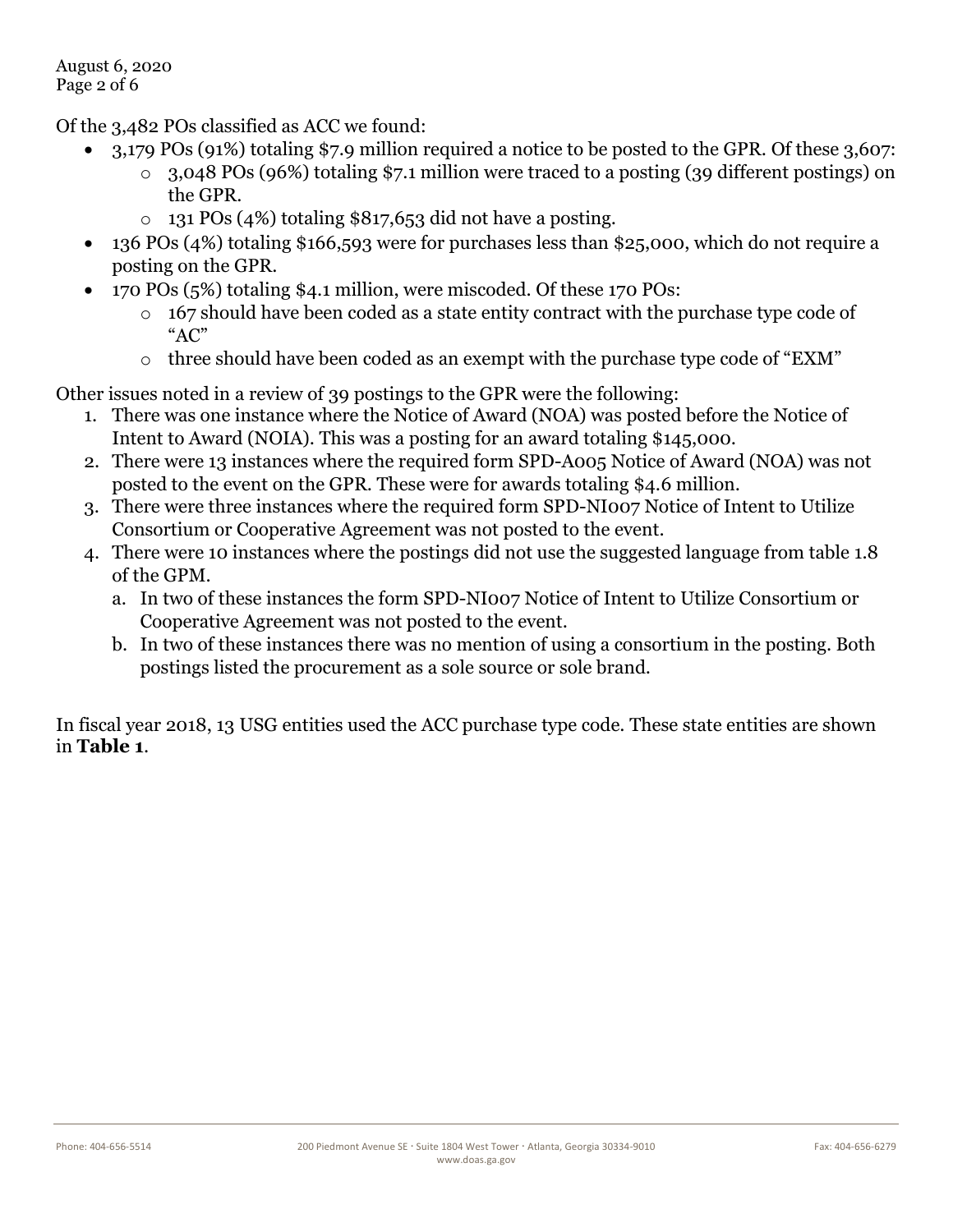| FISCAL LEAF 2018 ACC POS BY USG EILLIV                                   |                  |                |  |  |
|--------------------------------------------------------------------------|------------------|----------------|--|--|
| <b>USG Entity</b>                                                        | <b>PO Amount</b> | # of POs       |  |  |
| Georgia Institute of Technology                                          | \$4,729,083      | 188            |  |  |
| Georgia State University                                                 | \$2,888,808      | 844            |  |  |
| University of Georgia                                                    | \$2,402,788      | 2,213          |  |  |
| Georgia Gwinnett College                                                 | \$529,236        | 16             |  |  |
| University of North Georgia                                              | \$491,005        |                |  |  |
| Georgia College and State University                                     | \$392,268        | 5              |  |  |
| Valdosta State University                                                | \$332,715        | 125            |  |  |
| University of West Georgia                                               | \$274,172        | 71             |  |  |
| <b>Board of Regents</b>                                                  | \$61,482         |                |  |  |
| Kennesaw State University                                                | \$44,799         | 11             |  |  |
| Georgia Southern University                                              | \$36,621         |                |  |  |
| <b>Albany State University</b>                                           | \$2,419          | 1              |  |  |
| Bainbridge College                                                       | \$1,803          | $\overline{2}$ |  |  |
| Source: Sources: 1) BOR_OPO019D_PO_LIST_BY_BU_DTL; 2) PO data            |                  |                |  |  |
| provided by Augusta University, Georgia Institute of Technology, Georgia |                  |                |  |  |
| State University and University of Georgia.                              |                  |                |  |  |

**Table 1 Fiscal Year 2018 ACC POs by USG Entity**

The 3,482 ACC POs were distributed across 52 different vendors although just three vendors account for 77% of the number of POs. The top 10 vendors by PO amount are shown in **Table 2**.

| Fiscal Teal 2018 ACC FOS Dy Velluor                                      |                  |                |  |  |
|--------------------------------------------------------------------------|------------------|----------------|--|--|
| <b>Vendor</b>                                                            | <b>PO Amount</b> | # of POs       |  |  |
| <b>B&amp;H</b> Foto Electronics Corporation                              | \$1,756,369      | 961            |  |  |
| <b>CDW Government</b>                                                    | \$1,699,342      | 760            |  |  |
| <b>Musco Corporation</b>                                                 | \$478,500        | $\overline{2}$ |  |  |
| <b>Shaw Contract Flooring Services</b>                                   | \$460,520        | 3              |  |  |
| <b>Armstrong Relocation Company</b>                                      | \$417,793        | 16             |  |  |
| Carolina Environmental Systems                                           | \$248,211        |                |  |  |
| Home Depot USA Inc                                                       | \$232,771        | 803            |  |  |
| CEIA USA Ltd                                                             | \$230,168        | 3              |  |  |
| Cintas Corp                                                              | \$201,066        |                |  |  |
| Trane US Inc                                                             | \$187,952        | 11             |  |  |
| Source: Sources: 1) BOR_OPO019D_PO_LIST_BY_BU_DTL; 2) PO data            |                  |                |  |  |
| provided by Augusta University, Georgia Institute of Technology, Georgia |                  |                |  |  |
| State University and University of Georgia.                              |                  |                |  |  |
|                                                                          |                  |                |  |  |

**Table 2 Fiscal Year 2018 ACC POs by Vendor**

#### **Fiscal year 2019:**

Our audit identified 3,720 POs totaling \$17.9 million classified as ACC for University System of Georgia (USG) entities. ACC POs represented only a fraction of the POs issued in fiscal year 2019 by University System of Georgia (USG) entities: only 1% of the 315,581 POs were classified as ACC, which amounted to only 0.81% of the \$2.2 billion of the total PO amount.

Of the 3,720 POs classified as ACC we found: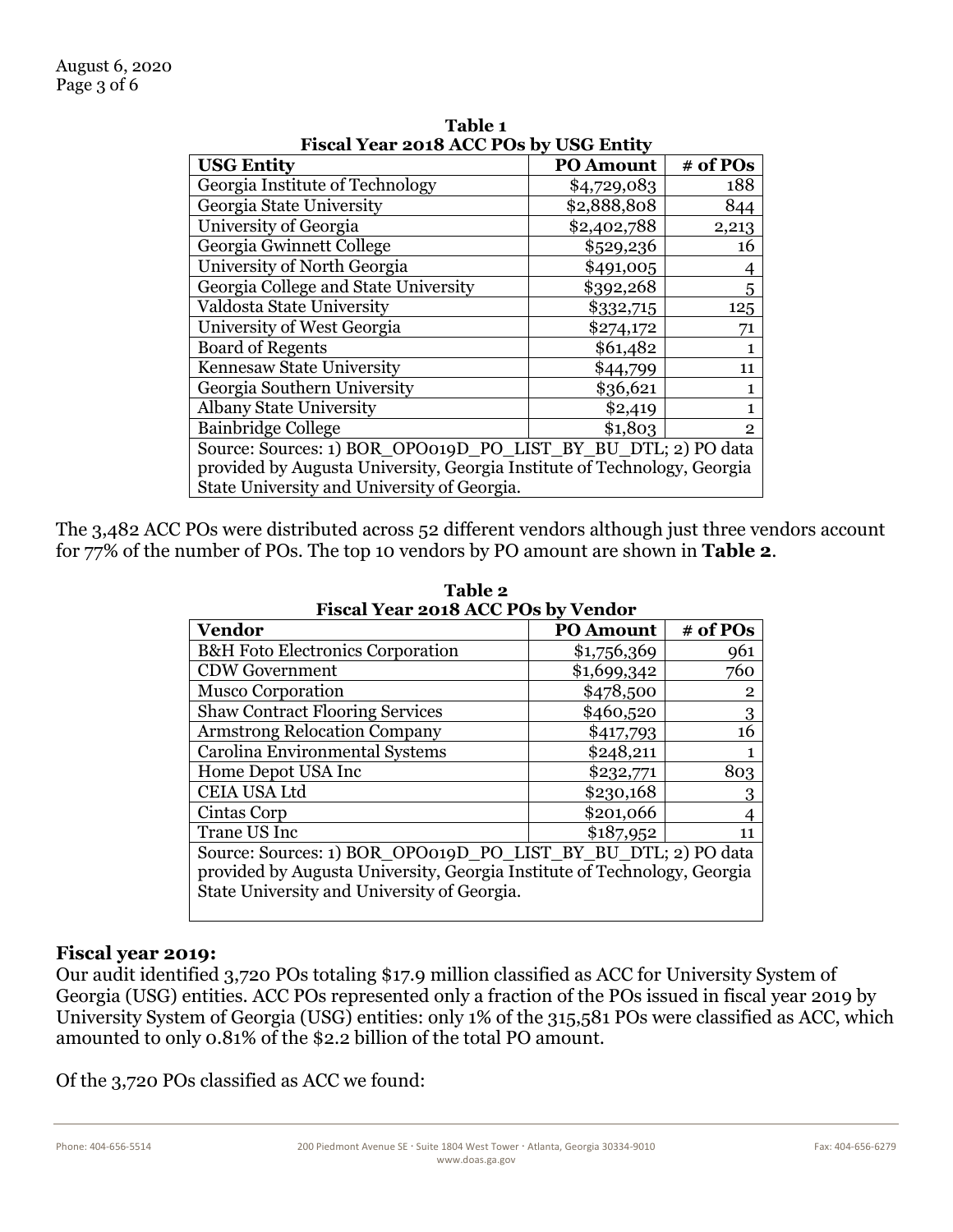August 6, 2020 Page 4 of 6

- 3,607 POs (97%) totaling \$14.6 million required a notice to be posted to the GPR. Of these 3,607:
	- o 3,137 POs (87%) totaling \$13.2 million were traced to a posting (46 different postings) on the GPR.
	- o 470 POs (13%) totaling \$1.8 million did not have a posting.
- Fifty-eight POs (1.5%) totaling \$254,599, were for purchases less than \$25,000, which do not require a posting on the GPR.
- Fifty-five POs (1.5%) totaling \$1.8 million, were miscoded. Of these 55 POs:
	- o 42 should have been coded as a state entity contract with the purchase type code of "AC"
	- o 12 should have been coded as a statewide convenience contract with the purchase type code of "SWCC"
	- o One should have been coded as intergovernmental with the purchase type of "IGA"

Other issues noted in a review of 46 postings to the GPR were the following:

- 1. There was one instance where the Notice of Award (NOA) was posted before the Notice of Intent to Award (NOIA). This was a posting for an award totaling \$190,000.
- 2. There were 13 instances where the required form SPD-A005 Notice of Award (NOA) was not posted to the event on the GPR. These were for awards totaling \$11.1 million.
- 3. There were 7 instances where the required form SPD-NI007 Notice of Intent to Utilize Consortium or Cooperative Agreement was not posted to the event.
- 4. There were 15 instances where the postings did not use the suggested language from table 1.8 of the GPM.
	- a. In six of these instances the form SPD-NI007 Notice of Intent to Utilize Consortium or Cooperative Agreement was not posted to the event.
	- b. In six instances there was no mention that a consortium was being used; however, form SPD-NI007 Notice of Intent to Utilize Consortium or Cooperative Agreement was posted to the event in five of the six instances.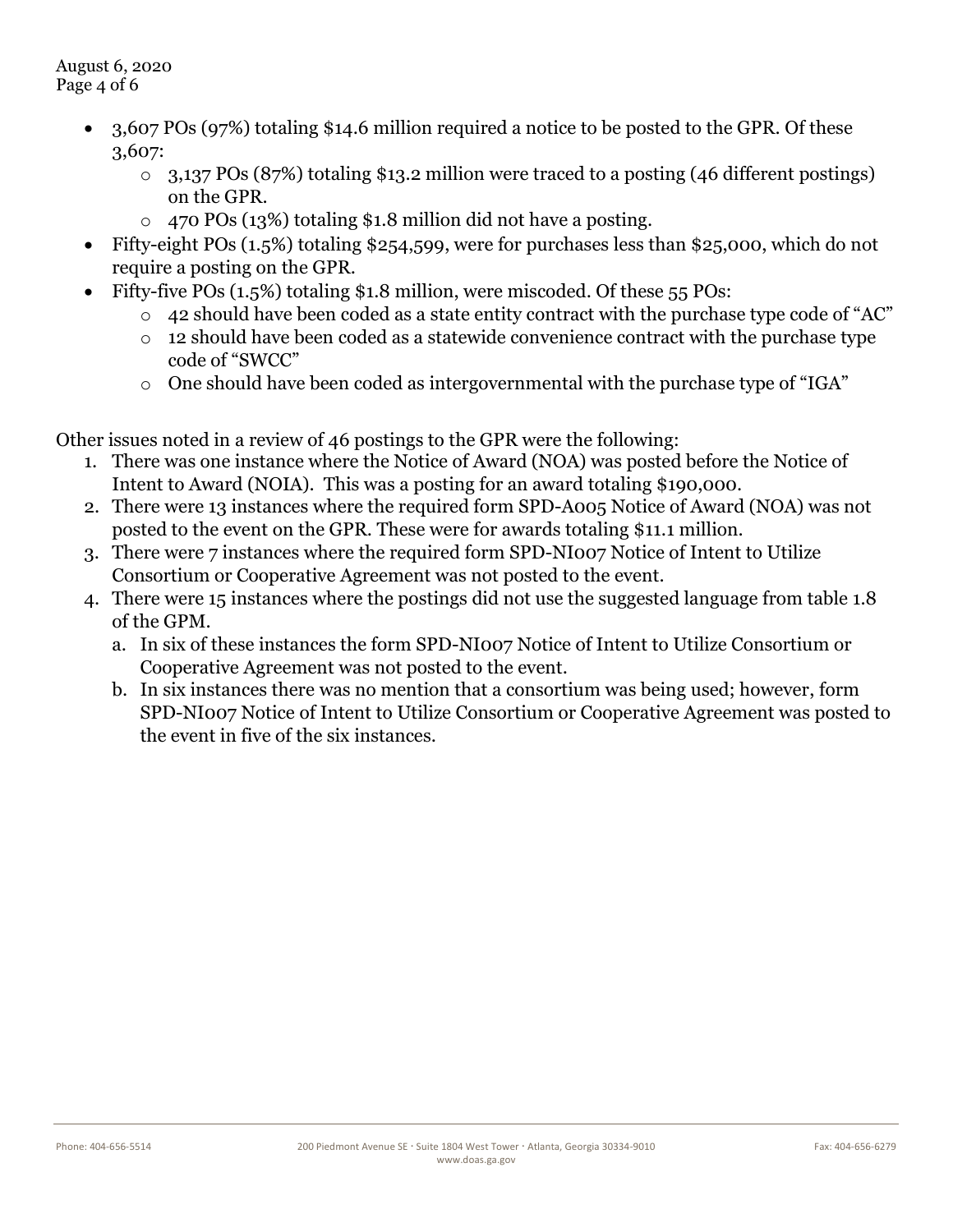In fiscal year 2019, 13 USG entities used the ACC purchase type code. These state entities are shown in **Table 3**.

| Fiscal Year 2019 ACC POs by USG Entity                                   |                  |              |  |  |
|--------------------------------------------------------------------------|------------------|--------------|--|--|
| <b>USG Entity</b>                                                        | <b>PO Amount</b> | # of POs     |  |  |
| University of Georgia                                                    | \$8,438,692      | 2,534        |  |  |
| Georgia Institute of Technology                                          | \$3.302.312      | 47           |  |  |
| Georgia State University                                                 | \$2,811,119      | 754          |  |  |
| Valdosta State University                                                | \$780,152        | 203          |  |  |
| Georgia College and State University                                     | \$745,489        | 8            |  |  |
| Georgia Gwinnett College                                                 | \$711,516        | 27           |  |  |
| University of West Georgia                                               | \$660,902        | 105          |  |  |
| Georgia Southern University                                              | \$213,450        |              |  |  |
| Fort Valley State University                                             | \$100,753        | 29           |  |  |
| Savannah State University                                                | \$88,767         |              |  |  |
| Gordon State College                                                     | \$34,499         | $\mathbf{2}$ |  |  |
| Kennesaw State University                                                | \$21,319         |              |  |  |
| Atlanta Metropolitan State College                                       | \$2,452          |              |  |  |
| Middle Georgia State University                                          | \$58             |              |  |  |
| Source: Sources: 1) BOR_OPO019D_PO_LIST_BY_BU_DTL; 2) PO data            |                  |              |  |  |
| provided by Augusta University, Georgia Institute of Technology, Georgia |                  |              |  |  |
| State University and University of Georgia.                              |                  |              |  |  |

**Table 3 Fiscal Year 2019 ACC POs by USG Entity**

The 3,720 ACC POs were distributed across 71 different vendors although the same three vendors as in FY18 account for 75% of the number of POs. The top 12 vendors by PO amount are shown in **Table 4**.

| Fiscal Year 2019 ACC POs by Vendor                                       |                  |                |  |  |
|--------------------------------------------------------------------------|------------------|----------------|--|--|
| <b>Vendor</b>                                                            | <b>PO Amount</b> | # of POs       |  |  |
| US Foods Inc                                                             | \$6,078,755      | 62             |  |  |
| <b>CDW Government Inc</b>                                                | \$3,730,412      | 730            |  |  |
| B&H Foto & Electronics Corp.                                             | \$1,136,380      | 1,076          |  |  |
| Cambridge Computer Services, Inc.                                        | \$578,369        | 4              |  |  |
| <b>Blackboard Inc</b>                                                    | \$551,847        | 18             |  |  |
| <b>Armstrong Relocation Company</b>                                      | \$512,900        | 10             |  |  |
| <b>Dimension Data</b>                                                    | \$417,268        | $\overline{2}$ |  |  |
| Nycom Inc                                                                | \$325,569        | $\mathbf{1}$   |  |  |
| Musco Lighting LLC                                                       | \$308,000        | $\overline{2}$ |  |  |
| Home Depot USA Inc                                                       | \$293,813        | 949            |  |  |
| Siemens Industry, Inc.                                                   | \$233,315        | $\overline{2}$ |  |  |
| SciQuest Inc                                                             | \$232,788        | $\overline{2}$ |  |  |
| Source: Sources: 1) BOR_OPO019D_PO_LIST_BY_BU_DTL; 2) PO data            |                  |                |  |  |
| provided by Augusta University, Georgia Institute of Technology, Georgia |                  |                |  |  |
| State University and University of Georgia.                              |                  |                |  |  |

**Table 4 Fiscal Year 2019 ACC POs by Vendor**